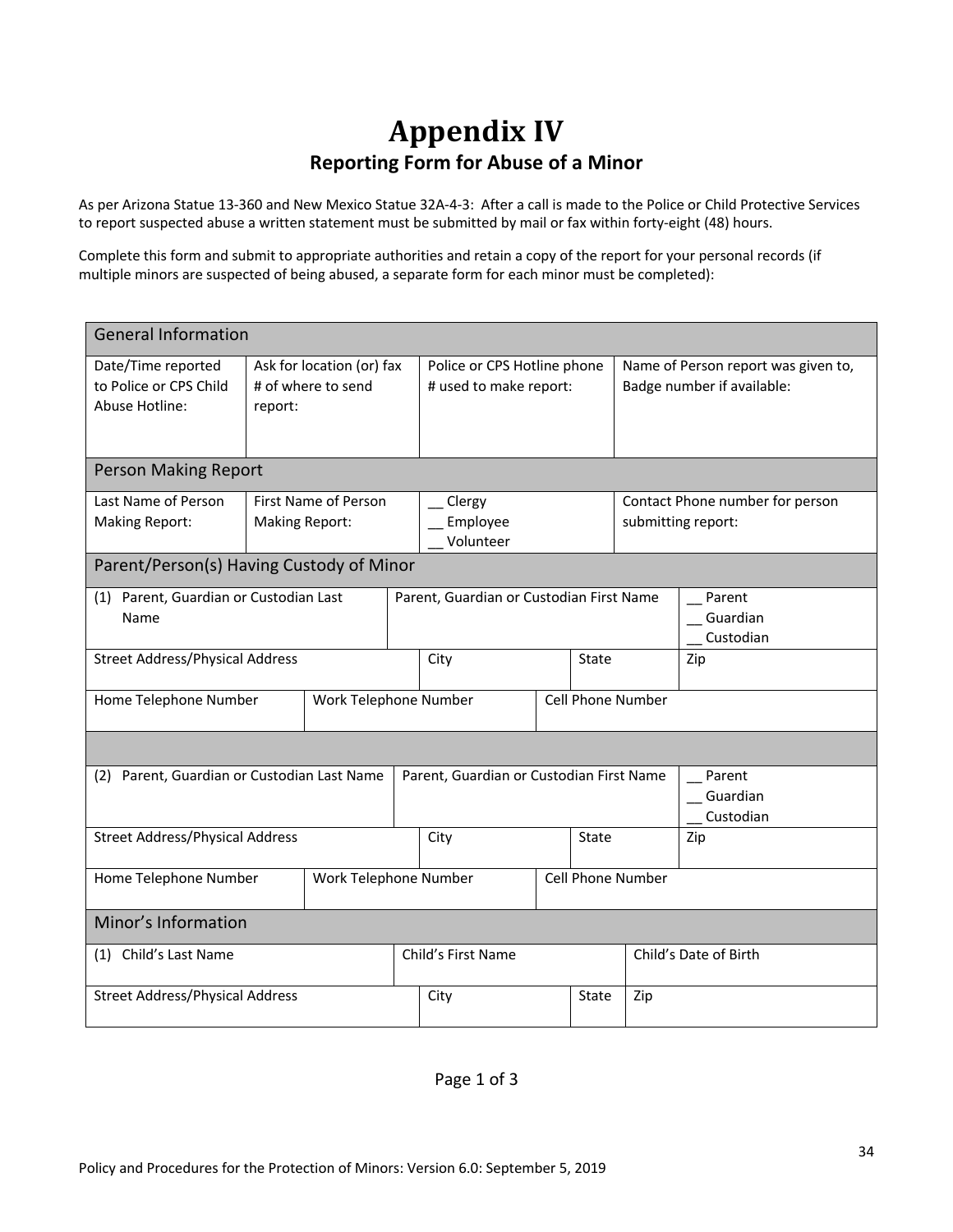### [**Reporting Form for Abuse of a Minor - Continued]**

| Alleged Abuser's Information (as much as is known)                                              |                       |                   |  |                   |                                                                                                                         |  |  |  |  |
|-------------------------------------------------------------------------------------------------|-----------------------|-------------------|--|-------------------|-------------------------------------------------------------------------------------------------------------------------|--|--|--|--|
| Last Name                                                                                       |                       | <b>First Name</b> |  | Date of Birth     |                                                                                                                         |  |  |  |  |
| <b>Street Address/Physical Address</b>                                                          |                       | City              |  | State             | Zip                                                                                                                     |  |  |  |  |
| Home Telephone Number                                                                           | Work Telephone Number |                   |  | Cell Phone Number |                                                                                                                         |  |  |  |  |
|                                                                                                 |                       |                   |  |                   |                                                                                                                         |  |  |  |  |
| Relationship to Child<br>_Clergy<br>Employee<br>Volunteer                                       |                       | Parish/School     |  |                   | Address/Location Where Alleged<br>Abuse Occurred                                                                        |  |  |  |  |
| concerning previous injury or neglect to this child or other children in this family situation) |                       |                   |  |                   | Reason for report: (Circumstances leading to the suspicion that the child is a victim of abuse/neglect and/or Suspicion |  |  |  |  |

If the alleged abuse of the minor was a result of a member of the clergy, employee, or volunteer of the Catholic Church, contact the Victim's Assistance Office at 505-906-7357 and provide a copy of this report via confidential fax 505-297-3113.

Page 2 of 3